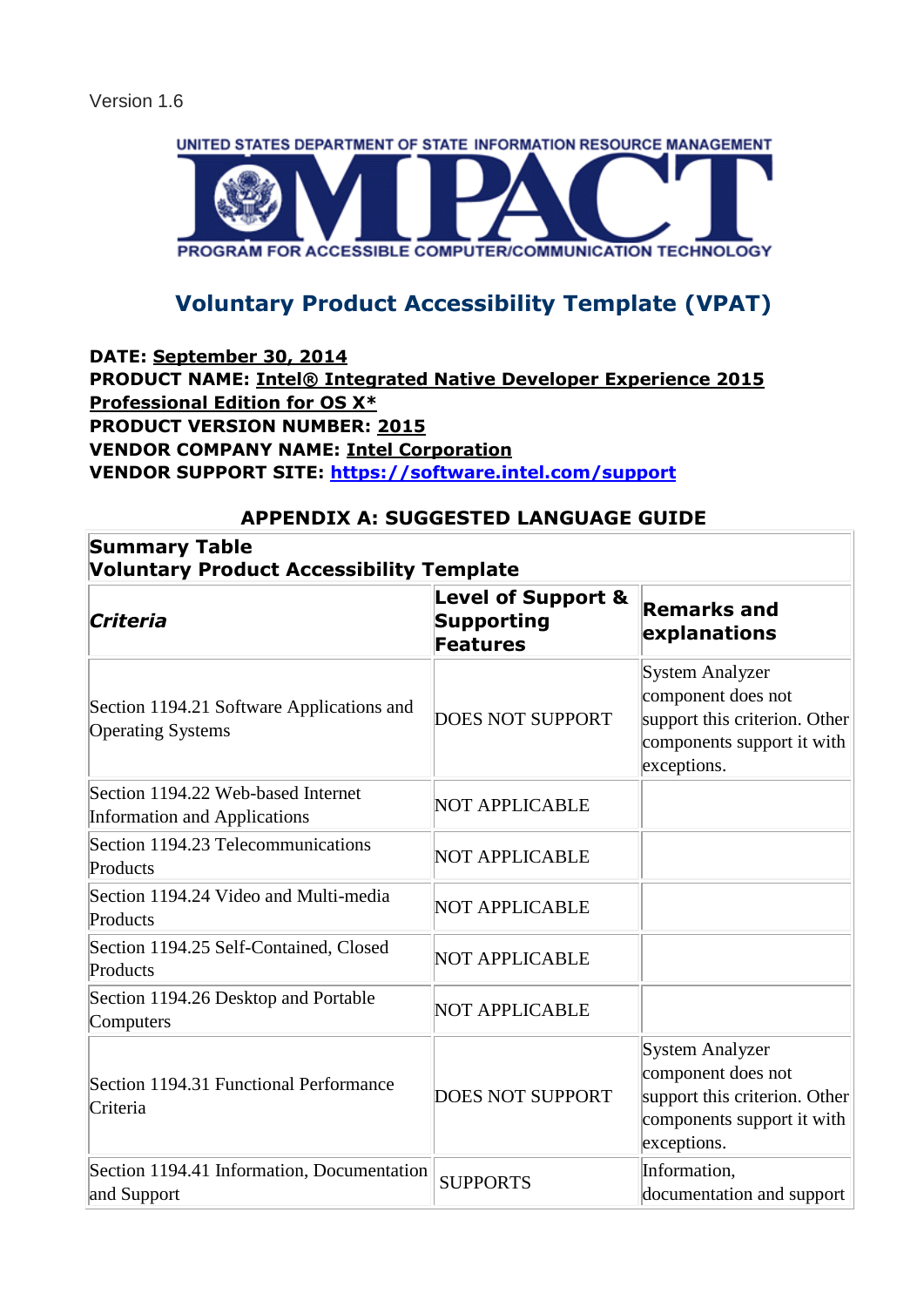| are in compliance with the |
|----------------------------|
| requirements.              |

| Section 1194.21 Software Applications and Operating Systems - Detail<br><b>Voluntary Product Accessibility Template</b>                                                                                                                                                                                                                                                                                                                                                                                                                                                                  |                                                                       |                                                                                                                                                                                                                                                                                                                                                                                                                                         |
|------------------------------------------------------------------------------------------------------------------------------------------------------------------------------------------------------------------------------------------------------------------------------------------------------------------------------------------------------------------------------------------------------------------------------------------------------------------------------------------------------------------------------------------------------------------------------------------|-----------------------------------------------------------------------|-----------------------------------------------------------------------------------------------------------------------------------------------------------------------------------------------------------------------------------------------------------------------------------------------------------------------------------------------------------------------------------------------------------------------------------------|
| Criteria                                                                                                                                                                                                                                                                                                                                                                                                                                                                                                                                                                                 | <b>Level of Support &amp;</b><br><b>Supporting</b><br><b>Features</b> | <b>Remarks and</b><br>explanations                                                                                                                                                                                                                                                                                                                                                                                                      |
| (a) When software is designed to run on a<br>system that has a keyboard, product<br>functions shall be executable from a<br>keyboard where the function itself or the<br>result of performing a function can be<br>discerned textually.                                                                                                                                                                                                                                                                                                                                                  | <b>DOES NOT SUPPORT</b>                                               | Only product installer,<br>library components fully<br>support this criterion.<br><b>System Analyzer</b><br>component requires mouse<br>to access many<br>functionality. IDE<br>integration components<br>support this criterion to the<br>extent that the IDE itself<br>does.                                                                                                                                                          |
| $($ b) Applications shall not disrupt or disable<br>activated features of other products that are<br>identified as accessibility features, where<br>those features are developed and documented<br>according to industry standards. Applications<br>also shall not disrupt or disable activated<br>features of any operating system that are<br>identified as accessibility features where the<br>application programming interface for those<br>accessibility features has been documented<br>by the manufacturer of the operating system<br>and is available to the product developer. | <b>SUPPORTS</b>                                                       | There is nothing in the<br>product that will cause<br>disruption or disable<br>activated features of other<br>products or of the<br>Operating System that are<br>Accessibility features.                                                                                                                                                                                                                                                |
| $(c)$ A well-defined on-screen indication of<br>the current focus shall be provided that<br>moves among interactive interface elements<br>as the input focus changes. The focus shall<br>be programmatically exposed so that<br>Assistive Technology can track focus and<br>focus changes.                                                                                                                                                                                                                                                                                               | <b>DOES NOT SUPPORT</b>                                               | Product installer supports<br>this criterion. The criterion<br>is not applicable for library<br>components because they<br>have no GUI of their own.<br><b>System Analyzer</b><br>component provides the<br>on-screen indication of the<br>current focus, but not for<br>all controls. It also does not<br>expose it to Assistive<br>Technologies.<br><b>IDE</b> integration<br>components support this<br>criterion to the extent that |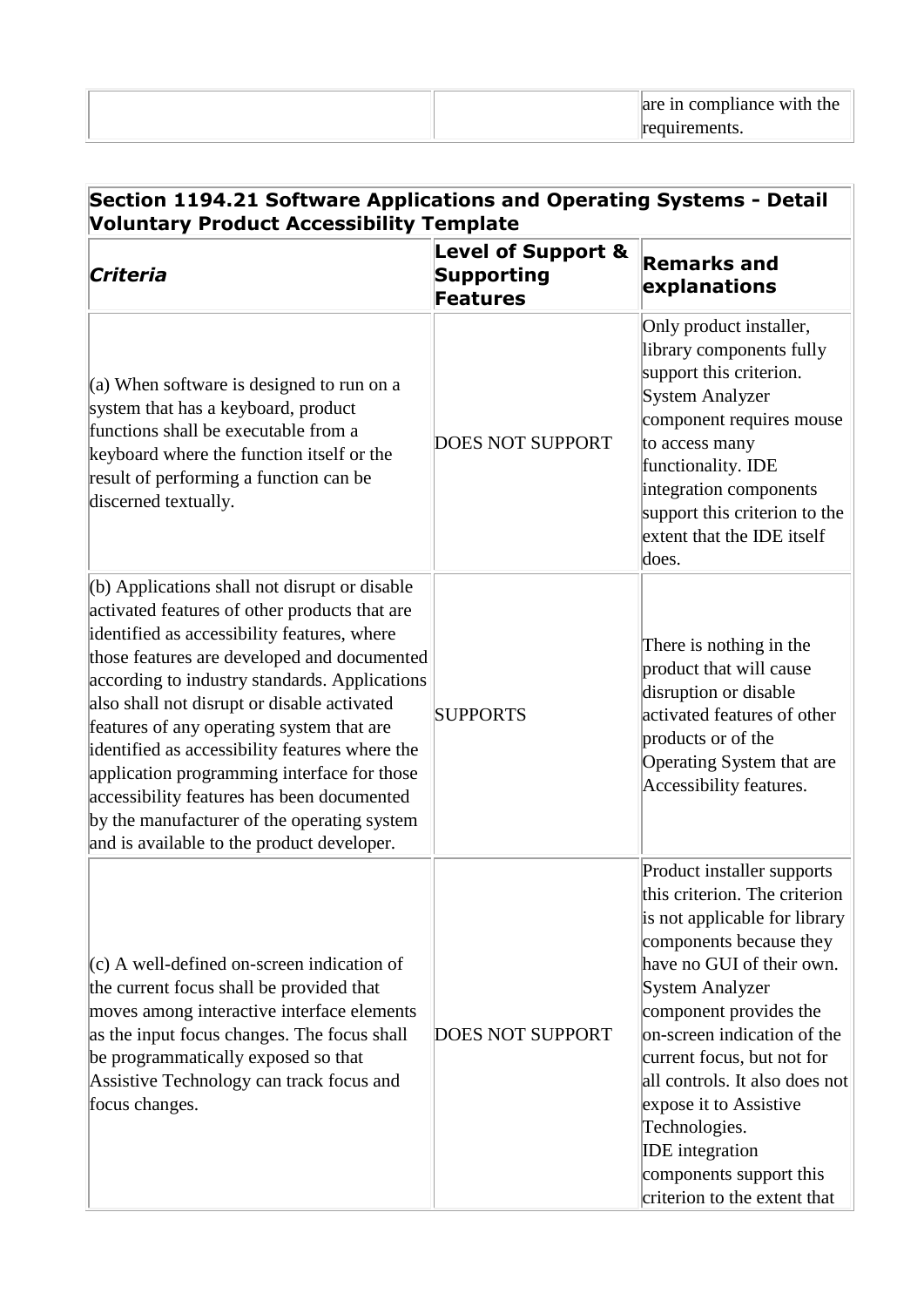|                                                                                                                                                                                                                                                                                                      |                         | the IDE itself does.                                                                                                                                                                                                                                                                                                                                                                                                                                                                                                                                                                |
|------------------------------------------------------------------------------------------------------------------------------------------------------------------------------------------------------------------------------------------------------------------------------------------------------|-------------------------|-------------------------------------------------------------------------------------------------------------------------------------------------------------------------------------------------------------------------------------------------------------------------------------------------------------------------------------------------------------------------------------------------------------------------------------------------------------------------------------------------------------------------------------------------------------------------------------|
| (d) Sufficient information about a user<br>interface element including the identity,<br>operation and state of the element shall be<br>available to Assistive Technology. When an<br>image represents a program element, the<br>information conveyed by the image must also<br>be available in text. | <b>DOES NOT SUPPORT</b> | Product installer supports<br>this criterion with<br>exceptions: there is no text<br>associated with some<br>images; some controls<br>don't provide sufficient<br>information to Assistive<br>Technologies. The criterion<br>is not applicable for library<br>components because they<br>have no GUI of their own.<br><b>System Analyzer</b><br>component does not<br>provide sufficient<br>information about user<br>interface elements to<br>Assistive Technologies.<br><b>IDE</b> integration<br>components support this<br>criterion to the extent that<br>the IDE itself does. |
| $(e)$ When bitmap images are used to identify<br>controls, status indicators, or other<br>programmatic elements, the meaning<br>assigned to those images shall be consistent<br>throughout an application's performance.                                                                             | <b>SUPPORTS</b>         | The product provides<br>consistent usage of bitmap<br>and other graphical<br>elements.                                                                                                                                                                                                                                                                                                                                                                                                                                                                                              |
| $(f)$ Textual information shall be provided<br>through operating system functions for<br>displaying text. The minimum information<br>that shall be made available is text content,<br>text input caret location, and text attributes.                                                                | <b>DOES NOT SUPPORT</b> | Product installer supports<br>this criterion with minor<br>exceptions: text on some<br>controls is not available to<br>Assistive Technologies.<br>Only library components<br>fully support this criterion.<br>System Analyzer<br>component does not<br>provide sufficient<br>information about user<br>interface elements to<br>Assistive Technologies.<br><b>IDE</b> integration<br>components support this<br>criterion to the extent that<br>the IDE itself does.                                                                                                                |
| $(g)$ Applications shall not override user<br>selected contrast and color selections and<br>other individual display attributes.                                                                                                                                                                     | <b>SUPPORTS</b>         | The product does not<br>override any user selected<br>contrast or color selection                                                                                                                                                                                                                                                                                                                                                                                                                                                                                                   |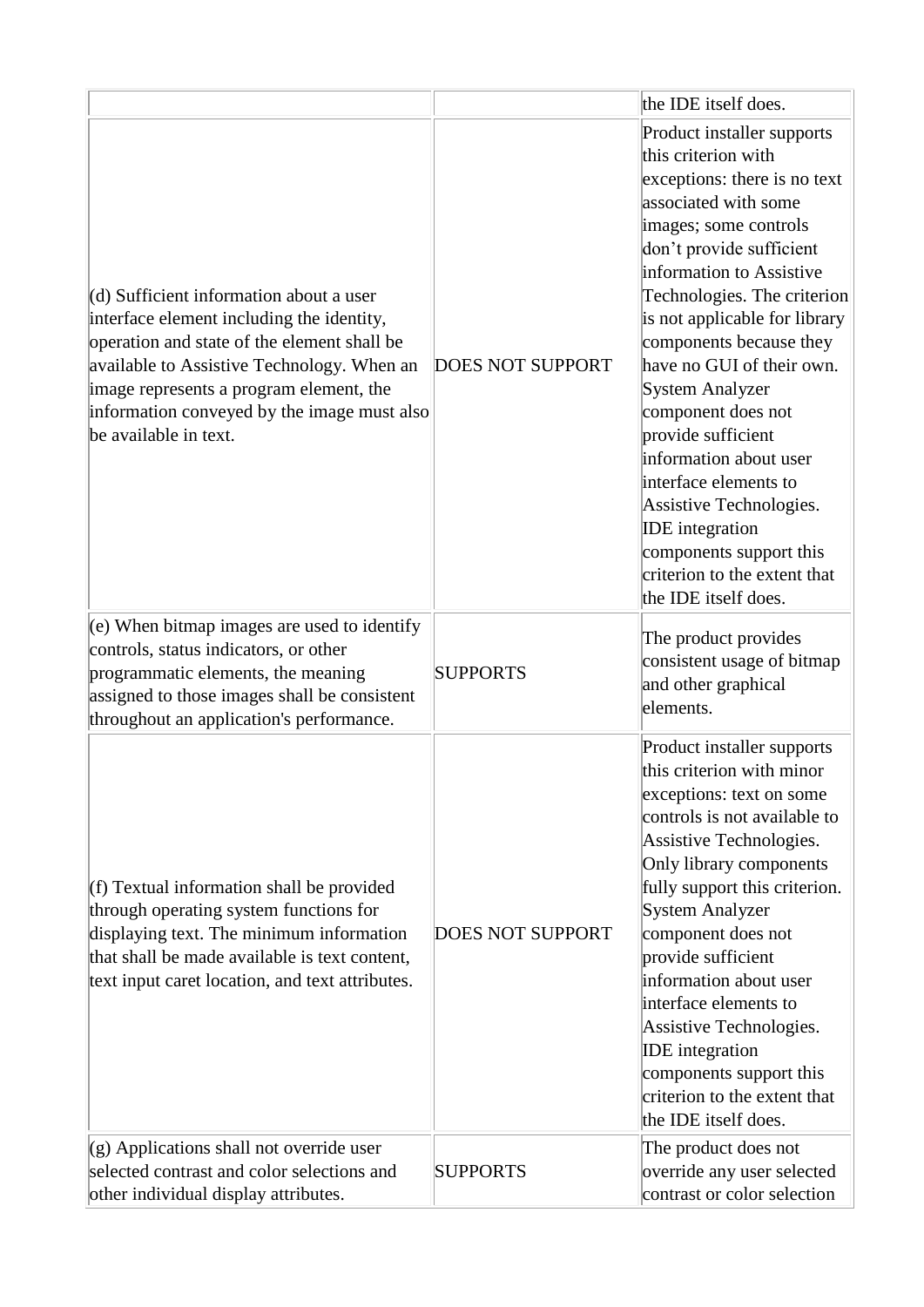|                                                                                                                                                                                                                                                                 |                                           | or any individual display<br>attributes. However,<br>System Analyzer can<br>override certain parameters<br>of 3D graphics per user<br>choice for the purpose of<br>analysis.                                                                                                                                                                                                                                                                                                  |
|-----------------------------------------------------------------------------------------------------------------------------------------------------------------------------------------------------------------------------------------------------------------|-------------------------------------------|-------------------------------------------------------------------------------------------------------------------------------------------------------------------------------------------------------------------------------------------------------------------------------------------------------------------------------------------------------------------------------------------------------------------------------------------------------------------------------|
| $(h)$ When animation is displayed, the<br>information shall be displayable in at least<br>one non-animated presentation mode at the<br>option of the user.                                                                                                      | <b>SUPPORTS WITH</b><br><b>EXCEPTIONS</b> | Animations are used to<br>visualize parameter<br>changes over time.<br>Information from such<br>animations (graphics) is<br>also available in CSV<br>format at the option of the<br>user. Other animations are<br>used as progress indicators<br>and as activity indicators<br>and are not significant for<br>the use of the product. The<br>information from them is<br>available as text, but in<br>some cases this text is not<br>accessible to assistive<br>technologies. |
| $(i)$ Color coding shall not be used as the only<br>means of conveying information, indicating<br>an action, prompting a response, or<br>distinguishing a visual element.                                                                                       | <b>DOES NOT SUPPORT</b>                   |                                                                                                                                                                                                                                                                                                                                                                                                                                                                               |
| (i) When a product permits a user to adjust<br>color and contrast settings, a variety of color<br>selections capable of producing a range of<br>contrast levels shall be provided.                                                                              | <b>SUPPORTS</b>                           |                                                                                                                                                                                                                                                                                                                                                                                                                                                                               |
| $(k)$ Software shall not use flashing or<br>blinking text, objects, or other elements<br>having a flash or blink frequency greater than<br>2 Hz and lower than 55 Hz.                                                                                           | <b>DOES NOT SUPPORT</b>                   | System Analyzer can<br>display flashing and<br>blinking objects under<br>certain configuration<br>options.<br>Other components support<br>this criterion.                                                                                                                                                                                                                                                                                                                     |
| $(1)$ When electronic forms are used, the form<br>shall allow people using Assistive<br>Technology to access the information, field<br>elements, and functionality required for<br>completion and submission of the form,<br>including all directions and cues. | <b>DOES NOT SUPPORT</b>                   | Product installer supports<br>this criterion with<br>exceptions: some controls<br>don't provide sufficient<br>information about<br>themselves to Assistive<br>Technologies. The criterion<br>is not applicable for library                                                                                                                                                                                                                                                    |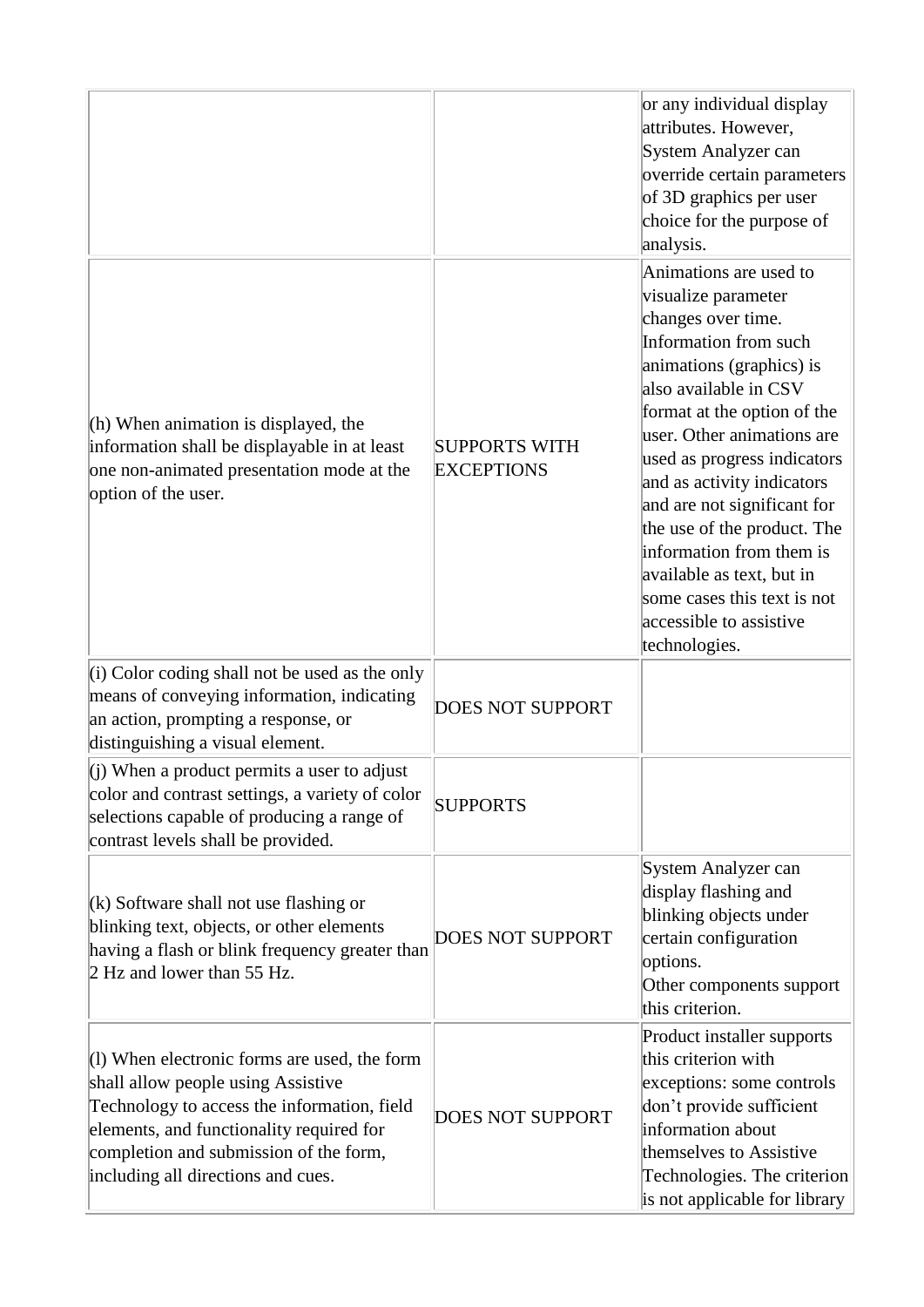| components because they      |
|------------------------------|
| have no GUI of their own.    |
| System Analyzer              |
| component does not           |
| provide sufficient           |
| information about user       |
| interface elements to        |
| Assistive Technologies.      |
| <b>IDE</b> integration       |
| components support this      |
| criterion to the extent that |
| the IDE itself does.         |

# **Section 1194.31 Functional Performance Criteria – Detail Voluntary Product Accessibility Template**

| Criteria                                                                                                                                                                                                                                                                                                                                         | <b>Level of Support &amp;</b><br>Supporting<br><b>Features</b> | <b>Remarks and</b><br>explanations                                                                                                                                                                                                                                                                                           |
|--------------------------------------------------------------------------------------------------------------------------------------------------------------------------------------------------------------------------------------------------------------------------------------------------------------------------------------------------|----------------------------------------------------------------|------------------------------------------------------------------------------------------------------------------------------------------------------------------------------------------------------------------------------------------------------------------------------------------------------------------------------|
| $(a)$ At least one mode of operation and<br>information retrieval that does not<br>require user vision shall be provided,<br>or support for Assistive Technology<br>used by people who are blind or<br>visually impaired shall be provided.                                                                                                      | <b>DOES NOT SUPPORT</b>                                        | Product installer, library<br>components support this<br>criterion when combined with<br>compatible AT. System<br>Analyzer component requires<br>user vision. IDE integration<br>components support this<br>criterion to the extent that the<br>IDE itself does.                                                             |
| $(b)$ At least one mode of operation and<br>information retrieval that does not<br>require visual acuity greater than 20/70<br>shall be provided in audio and enlarged SUPPORTS WITH<br>print output working together or<br>independently, or support for Assistive<br>Technology used by people who are<br>visually impaired shall be provided. | <b>EXCEPTIONS</b>                                              | Product installer, library<br>components support this<br>criterion when combined with<br>compatible AT. System<br>Analyzer component requires<br>user vision, but have limited<br>support for magnifiers<br>applications. IDE integration<br>components support this<br>criterion to the extent that the<br>IDE itself does. |
| $(c)$ At least one mode of operation and<br>information retrieval that does not<br>require user hearing shall be provided,<br>or support for Assistive Technology<br>used by people who are deaf or hard of<br>hearing shall be provided                                                                                                         | <b>SUPPORTS</b>                                                | User hearing is not required for<br>the use of the product.                                                                                                                                                                                                                                                                  |
| $(d)$ Where audio information is<br>important for the use of a product, at                                                                                                                                                                                                                                                                       | <b>NOT APPLICABLE</b>                                          | User hearing is not required for<br>use of the product.                                                                                                                                                                                                                                                                      |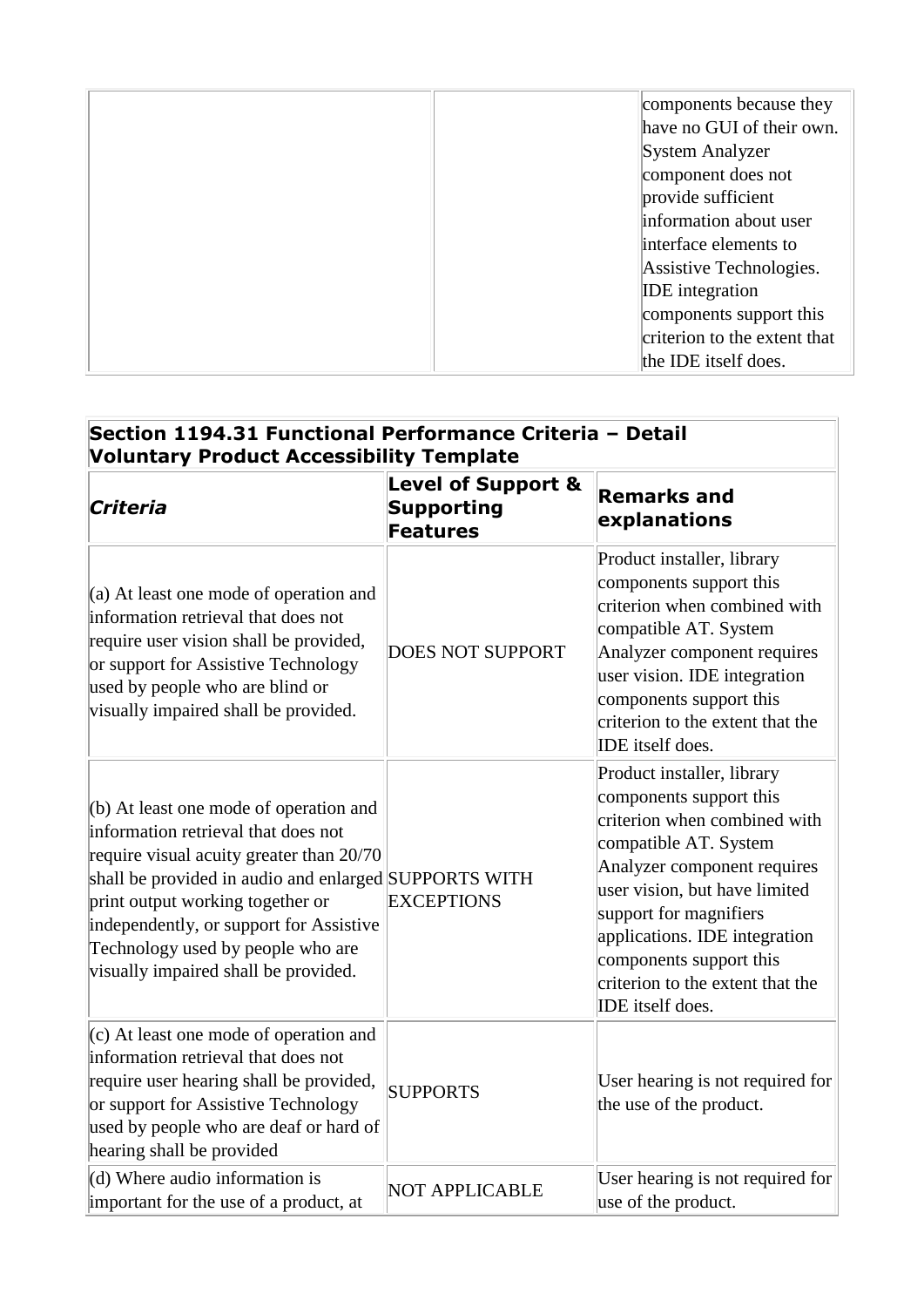| least one mode of operation and<br>information retrieval shall be provided<br>in an enhanced auditory fashion, or<br>support for assistive hearing devices<br>shall be provided.                                           |                                           |                                                                                                                                                                                                                                                                                             |
|----------------------------------------------------------------------------------------------------------------------------------------------------------------------------------------------------------------------------|-------------------------------------------|---------------------------------------------------------------------------------------------------------------------------------------------------------------------------------------------------------------------------------------------------------------------------------------------|
| $(e)$ At least one mode of operation and<br>information retrieval that does not<br>require user speech shall be provided,<br>or support for Assistive Technology<br>used by people with disabilities shall<br>be provided. | <b>NOT APPLICABLE</b>                     | Speech is not required for use<br>of the product.                                                                                                                                                                                                                                           |
| $(f)$ At least one mode of operation and<br>information retrieval that does not<br>require fine motor control or<br>simultaneous actions and that is<br>operable with limited reach and<br>strength shall be provided.     | <b>SUPPORTS WITH</b><br><b>EXCEPTIONS</b> | No fine motor control or<br>simultaneous actions required<br>for use of the product installer,<br>library components, and IDE<br>integration. System Analyzer<br>may require fine motor control:<br>user may need to stop a 3D<br>scene at a specific moment to<br>successfully analyze it. |

# **Section 1194.41 Information, Documentation and Support – Detail Voluntary Product Accessibility Template**

| Criteria                                                                                                                                                                                                  | <b>Level of Support &amp;</b><br>Supporting<br><b>Features</b> | <b>Remarks and</b><br>explanations                                                                                                                                                                    |
|-----------------------------------------------------------------------------------------------------------------------------------------------------------------------------------------------------------|----------------------------------------------------------------|-------------------------------------------------------------------------------------------------------------------------------------------------------------------------------------------------------|
| $(a)$ Product support documentation<br>provided to end-users shall be made<br>available in alternate formats upon<br>request, at no additional charge                                                     | <b>SUPPORTS</b>                                                | Intel Corporation provides<br>electronic versions of all product<br>support documentation.                                                                                                            |
| (b) End-users shall have access to a<br>description of the accessibility and<br>compatibility features of products in<br>alternate formats or alternate methods<br>upon request, at no additional charge. | <b>SUPPORTS</b>                                                | Intel Corporation provides<br>information on accessibility and<br>compatibility features upon<br>request at no additional charge.                                                                     |
| $(c)$ Support services for products shall<br>accommodate the communication needs SUPPORTS<br>of end-users with disabilities.                                                                              |                                                                | Product support for Intel <sup>®</sup><br><b>Software Development Products</b><br>is available in a variety of<br>formats and from a number of<br>online sources available from<br>Intel Corporation. |

# **APPENDIX A (OF THE DOS VPAT/GPAT CHECKLIST) SUGGESTED LANGUAGE FOR FILLING OUT THE VPAT/GPAT**